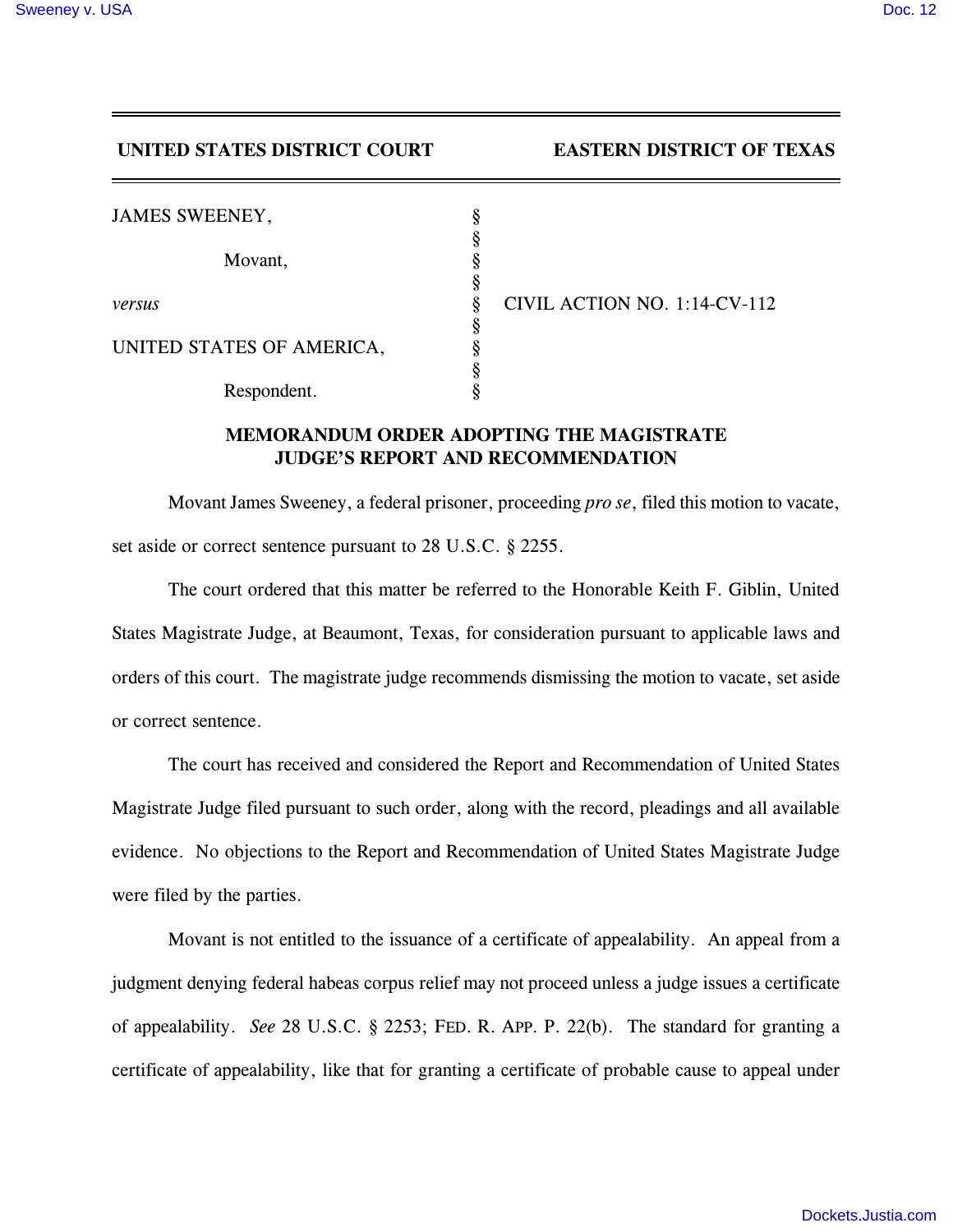prior law, requires the movant to make a substantial showing of the denial of a federal constitutional right. *See Slack v. McDaniel*, 529 U.S. 473, 483-84 (2000); *Elizalde v. Dretke*, 362 F.3d 323, 328 (5th Cir. 2004); *see also Barefoot v. Estelle*, 463 U.S. 880, 893 (1982). In making that substantial showing, the movant need not establish that he should prevail on the merits. Rather, he must demonstrate that the issues are subject to debate among jurists of reason, that a court could resolve the issues in a different manner, or that the questions presented are worthy of encouragement to proceed further. *See Slack*, 529 U.S. at 483-84; *Avila v. Quarterman*, 560 F.3d 299, 304 (5th Cir. 2009). If the motion was denied on procedural grounds, the movant must show that jurists of reason would find it debatable: (1) whether the motion raises a valid claim of the denial of a constitutional right, and (2) whether the district court was correct in its procedural ruling. *Slack*, 529 U.S. at 484; *Elizalde*, 362 F.3d at 328. Any doubt regarding whether to grant a certificate of appealability is resolved in favor of the movant, and the severity of the penalty may be considered in making this determination. *See Miller v. Johnson*, 200 F.3d 274, 280-81 (5th Cir. 2000).

The movant has not shown that any of the issues raised by his claims are subject to debate among jurists of reason, or that a procedural ruling is incorrect. In addition, the questions presented are not worthy of encouragement to proceed further. The movant has failed to make a sufficient showing to merit the issuance of a certification of appealability.

## **ORDER**

Accordingly, the findings of fact and conclusions of law of the magistrate judge are correct, and the report of the magistrate judge (#10) is **ADOPTED**. A certificate of appealability